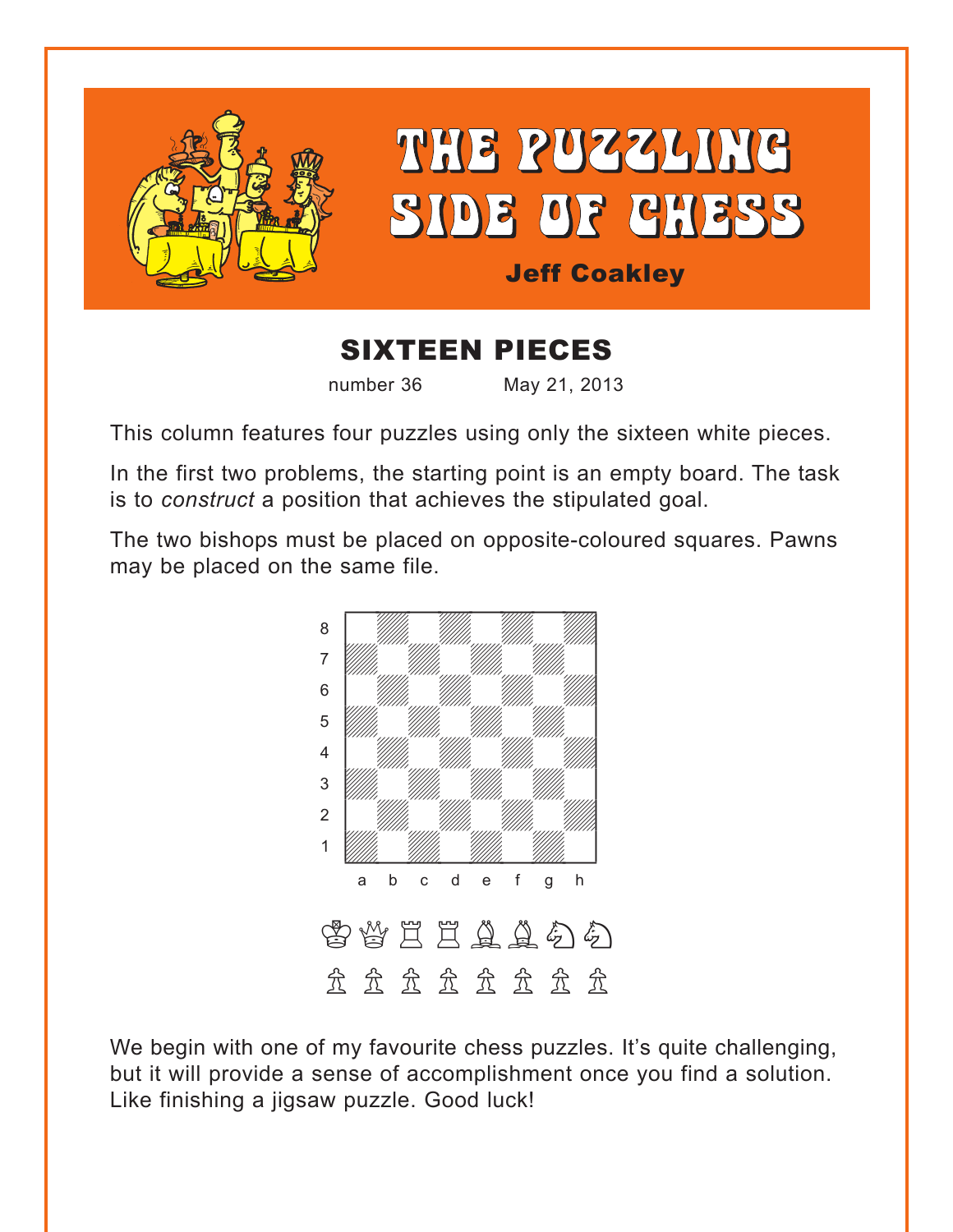#### **[Sixteen Pieces 01](#page-4-0)** (defensive loop)

<span id="page-1-0"></span>Place the sixteen pieces on the board so that each piece is defended exactly once and each piece defends exactly one other piece.

The defensive chain should form a continuous *loop*. The first piece guards the second piece; the second guards the third; the third guards the fourth; ...; and the sixteenth guards the first.

For other defensive loop problems, see columns 15, 18, 24.



**[Sixteen Pieces 02](#page-5-0)** (maximum moves)

Place the sixteen pieces on the board so that they have the most possible moves.

- **2a.** The advance of a pawn to the 8th rank counts as a single move.
- **2b.** The advance of a pawn to the 8th rank counts as four separate moves, one for each type of promoted piece:  $=Q_1 = R_1 = B_2 = N_1$ . This is the normal way that *possible moves* are counted in chess problems.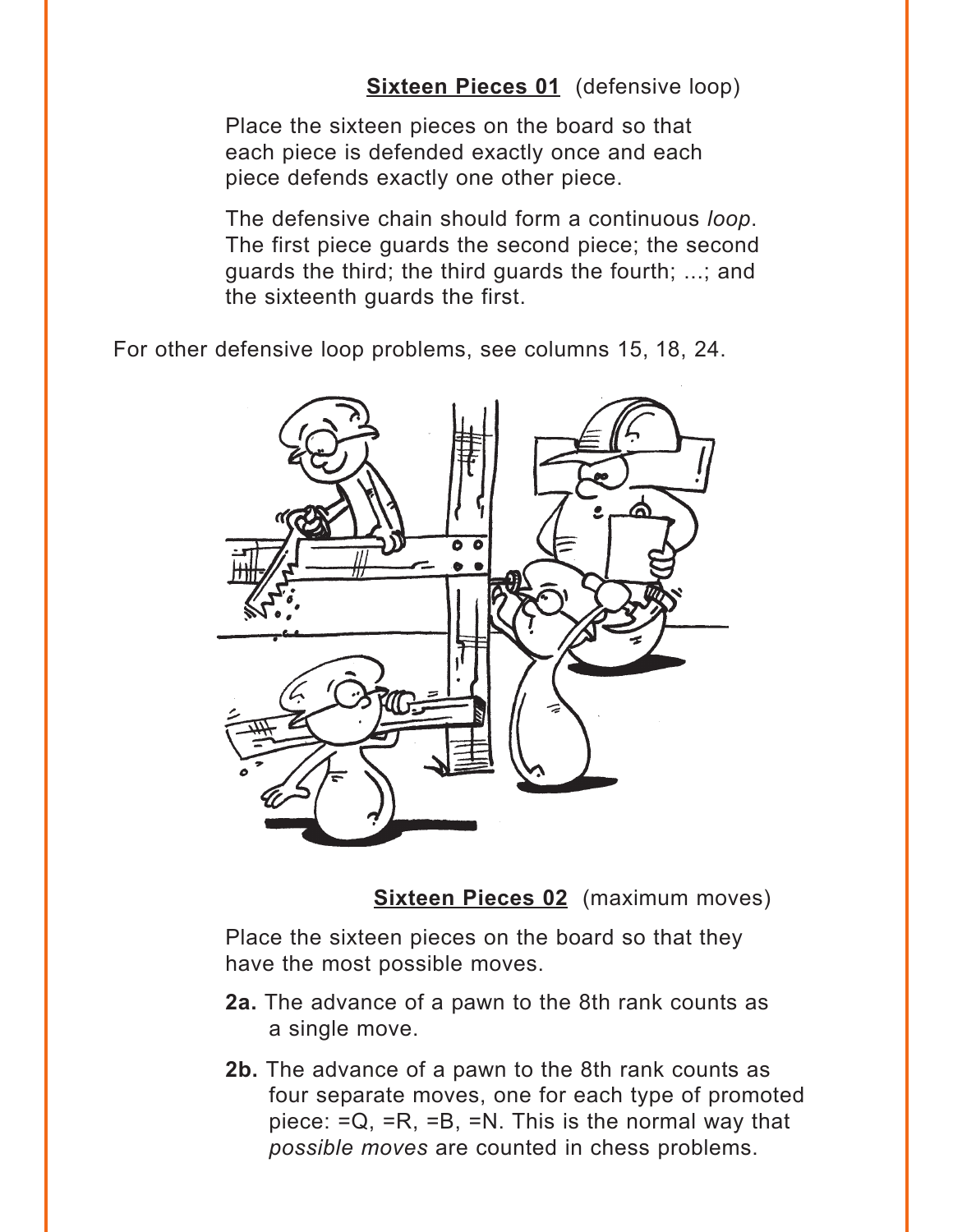<span id="page-2-0"></span>For the next two puzzles, the sixteen pieces stand in the initial array. White has twenty possible moves in this position: sixteen by pawns and four by knights. with the set of the set of the set of the set of the set of the set of the set of the set of the set of the set of the set of the set of the set of the set of the set of the set of the set of the set of the set of the set



**[Sixteen Pieces 03](#page-6-0)** (maximum moves)

- **3a.** Which first move gives White the most possible moves on the following turn?
- **3b.** Make two moves so that White has the most possible moves in the resulting position.

It's easy to see where this is going. In each part of the puzzle, White gets one additional turn (from the initial array) to maximize the number of possible moves in the resulting position. As we know from the previous puzzle, the upper limit is over a hundred moves. But it will take more than eight turns to get that high.

The solutions were determined without computer assistance, so there may be room for improvement. A table is included that shows the maxima for each number of turns (1-14). Please let me know if you break a "record".

- **3c.** Make three moves to maximize the possible moves in the resulting position.
- **3d.** Make four moves . . .
- **3e.** Make five moves . . .
- **3f.** Make six moves . . .
- **3g.** Make seven moves . . .
- **3h.** Make eight moves . . .
- **3i.** How long can you continue to raise the count with every new turn?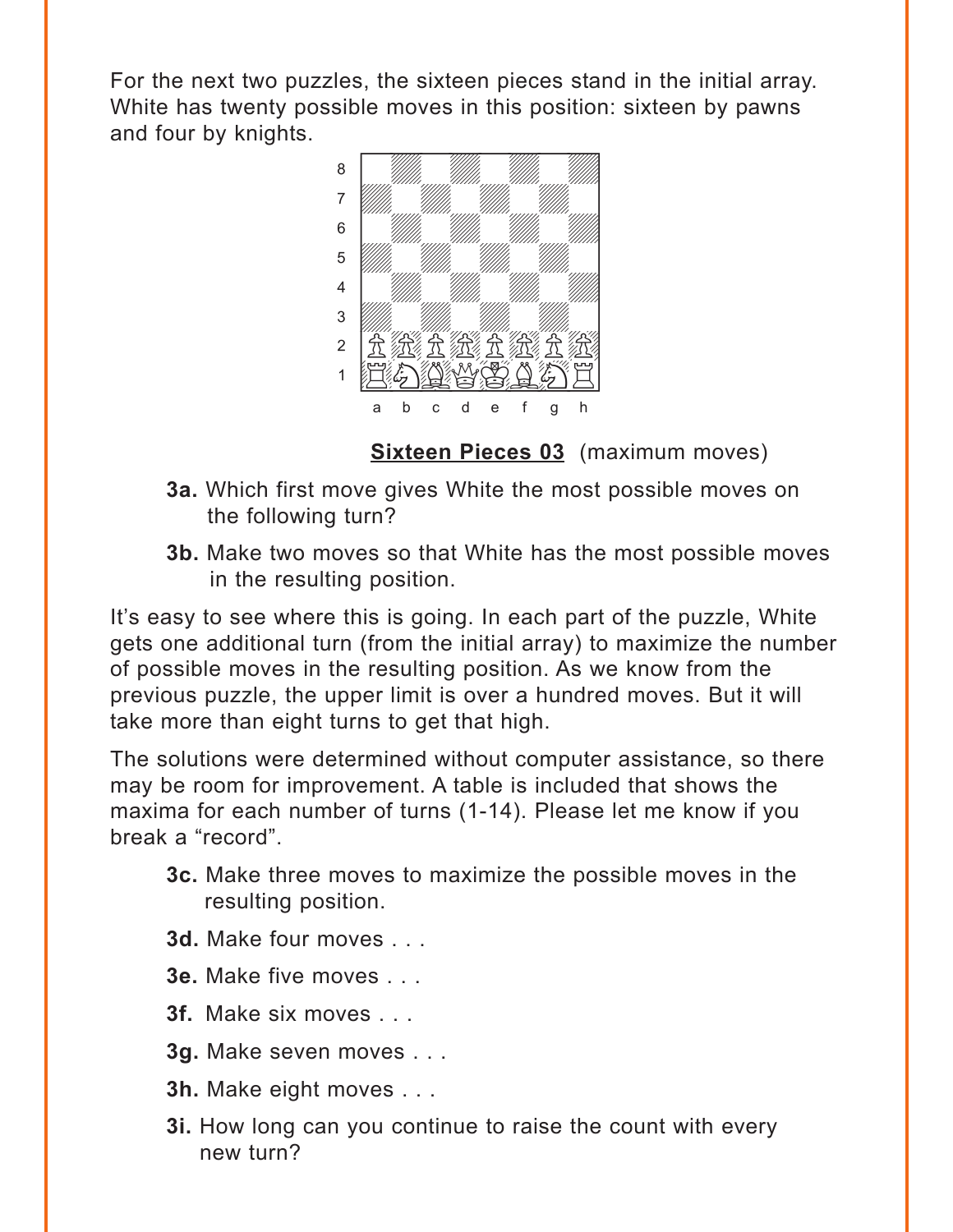<span id="page-3-0"></span>The final puzzle is probably more interesting. The goal is to minimize the number of possible moves. This is surprisingly difficult.

In puzzle 03, the number of possible moves was increased with each additional turn. Puzzle 04 is different. The number of possible moves cannot always be decreased with an additional turn. The stipulation is modified accordingly.



## **[Sixteen Pieces 04](#page-11-0)** (minimum moves)

There are three different moves on the first turn that reduce the number of possible moves to nineteen: 1.a3, 1.f3, and 1.h3. By playing any two of those moves, the number is lowered to eighteen. By playing all three, the pieces are left with seventeen possible moves.

**4a.** How many moves are needed from the initial array to reduce the number of possible moves in the resulting position to sixteen?

When I first tried to figure out part A, I didn't expect it to be so tough. I soon discovered that every additional step downward was just as hard.

The full task in each part of this puzzle is to determine how many turns are required to decrease the amount of possible moves to the next lower number.

Of course, it can also be fun to simply find any sequence of moves that achieves the target number, without worrying about how many turns it takes.

A table in the solution section gives the minimal turns needed for each number of possible moves (10-20). As with puzzle 03, the solutions were not generated by computer, so feel free to set a new mark.

**4b.** How many moves are needed from the initial array to reduce the number of possible moves in the resulting position to fifteen?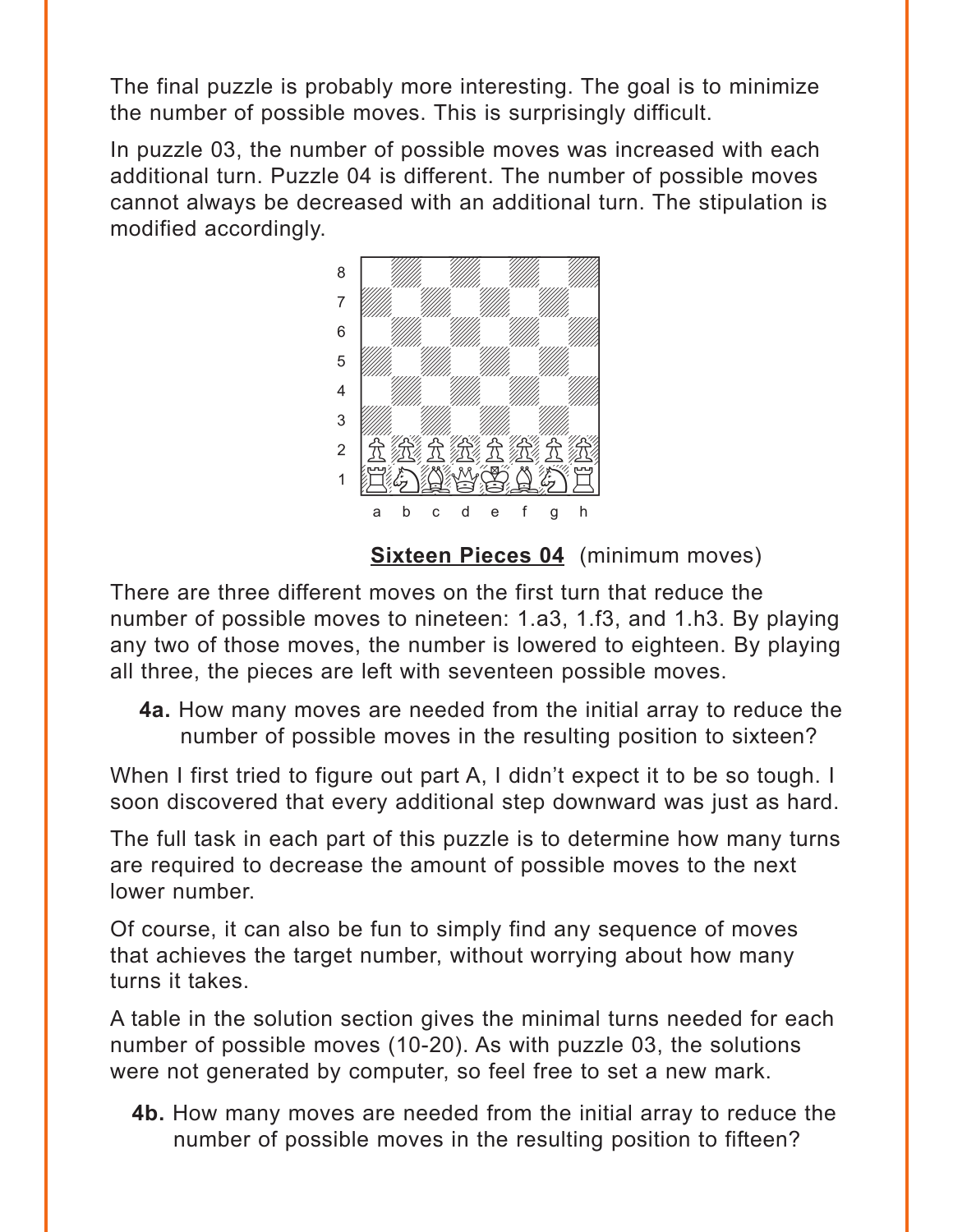- <span id="page-4-0"></span>**4c.** How many moves are needed from the initial array to reduce the number of possible moves in the resulting position to fourteen?
- **4d.** How many . . . to thirteen?
- **4e.** How many . . . to twelve?
- **4f.** How many . . . to eleven?
- **4g.** How many . . . to ten?
- **4h.** How low can you go!?
- **4i.** Is zero possible?!

Entries for the *Chess Cafe Puzzlers Cup* are rolling in now. The winning puzzles will be presented here on *The Puzzling Side of Chess* in late November. Have you sent in your composition yet? The deadline is Halloween. Trick or treat!

# **SOLUTIONS**

*PDF hyperlinks*. You can advance to the solution of any puzzle by clicking on the underlined title above the diagram. To return to the puzzle, click on the title above the solution diagram.

## **[Sixteen Pieces 01](#page-1-0)** (defensive loop)

J. Coakley 2010 *Winning Chess Puzzles For Kids Volume 2*



There are thousands of solutions to this puzzle. Here is another one: Kc2 Qh1 Ra6 Rf8 Bb6 Bf5 Nd2 Nf2 b5 c4 g3 g5 g7 h2 h4 h6 See next page.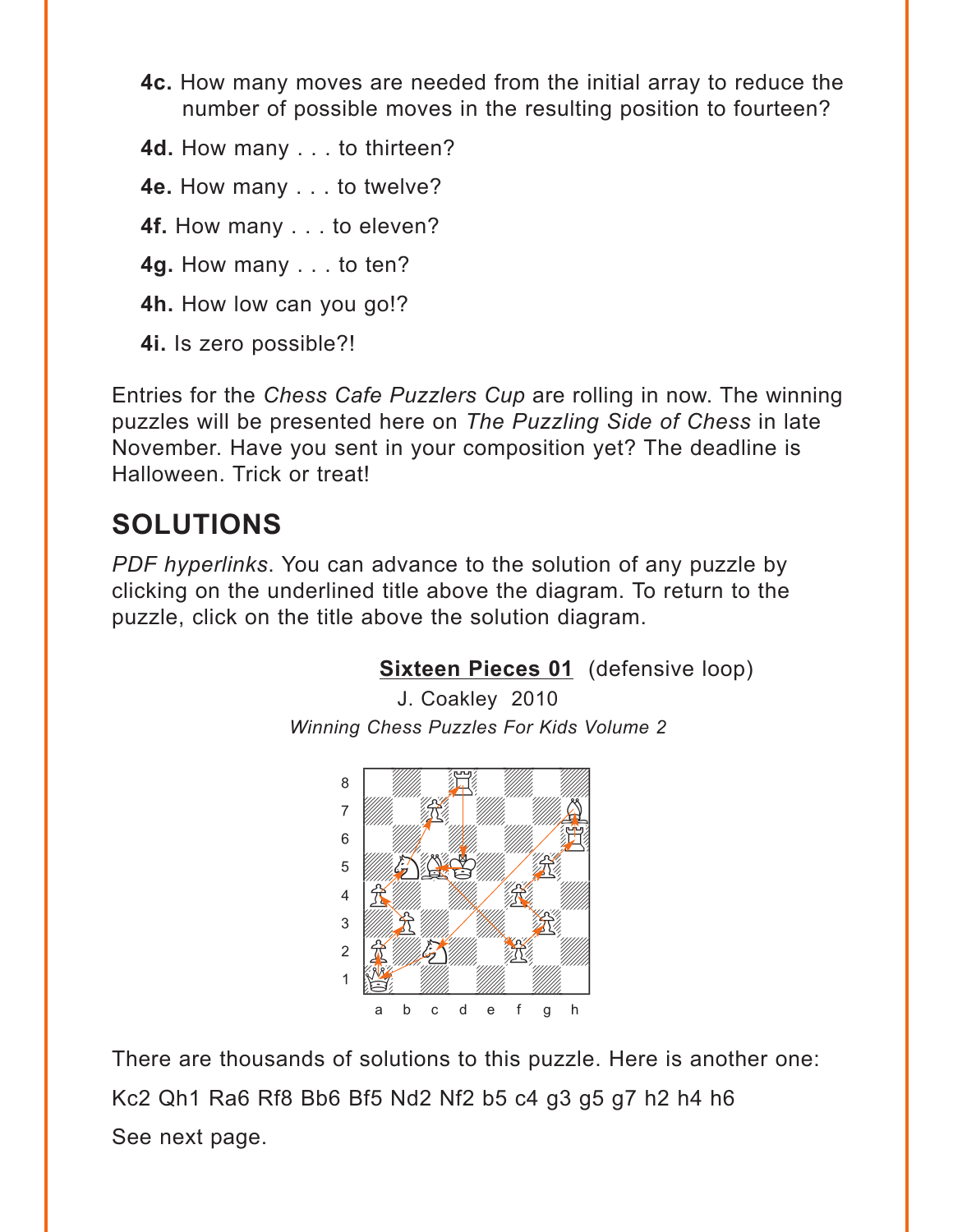<span id="page-5-0"></span>Non-Loop Version. The idea for a defensive loop problem came from the book *Mathematical Diversions* (1963) by James Hunter and Joseph Madachy. Their stipulation was to "arrange the sixteen pieces so that each one was defended exactly once" without any requirement for a single "loop". This was their solution:

Kd1 Qc1 Rg8 Rh2 Bg3 Bh1 Na7 Nb7 a5 a6 b5 b6 e4 d5 e6 f7

Notice that there are three separate loops: (1) king and queen (2) knights and pawns on ab-files (3) eight pieces on kingside. [*See column 181 for more about the history of this problem.*]



White has 110 possible moves. (K7 Q23 R28 B23 N16 p13)

The pawn advance a7-a8 counts as a single move.

In the original problem by British composer William Cross (1904-1974), there was a black king on f8 and the a7 square was vacant. It is the world record for most white moves (109) in a legal position without any promoted pieces and without any pawn promotions.

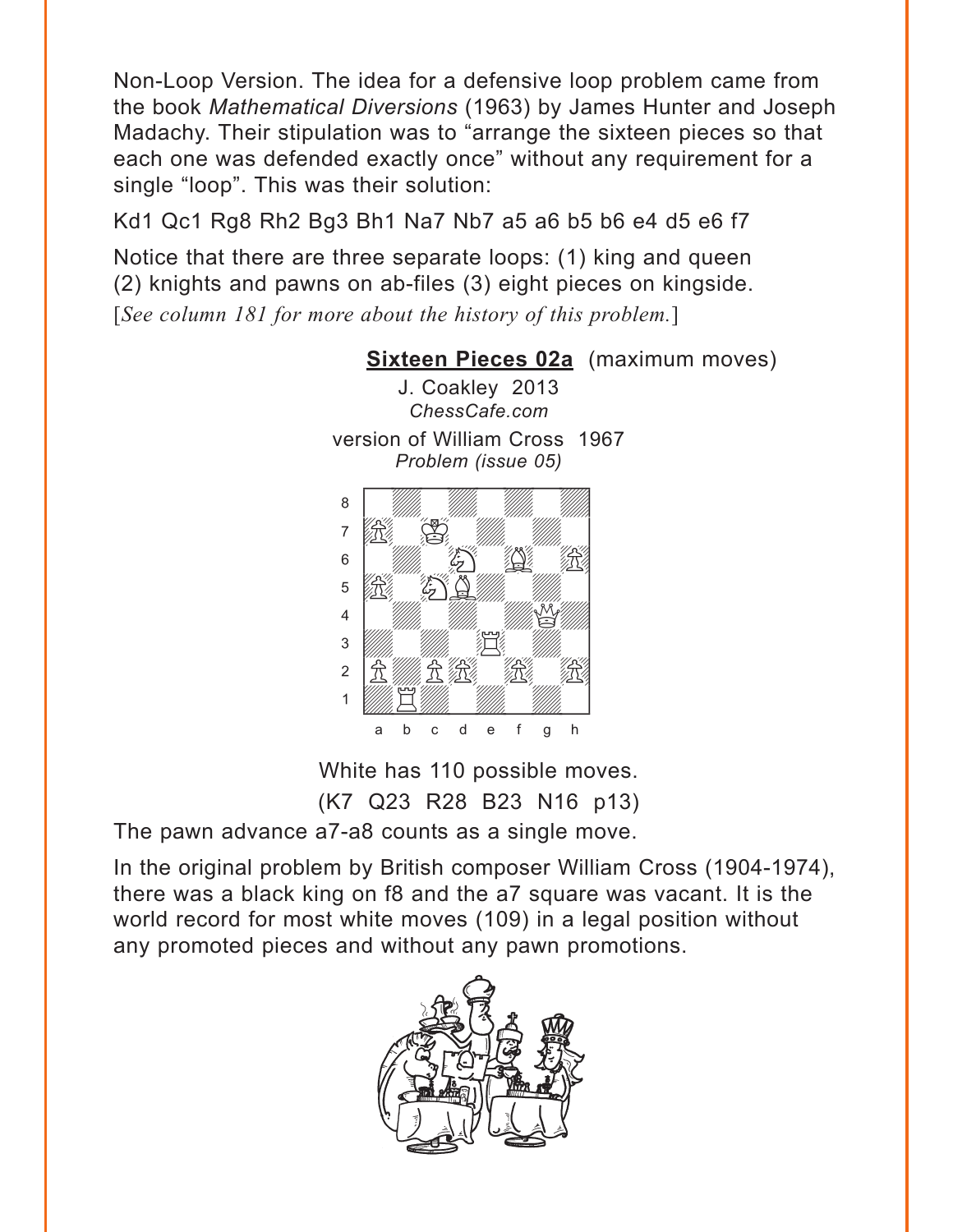<span id="page-6-0"></span>

White has 122 possible moves. (K8 Q19 R28 B23 N16 p28)

Each pawn advance to the 8th rank (a8, c8, d8, e8, f8, h8) counts as four separate moves, one for each type of promoted piece (=Q, =R, =B, =N).

Croatian composer Nenad Petrovic (1907-1989) was a master of construction tasks, with a large number of records in various categories. He is also well known in the problem community as the author of the original *Codex for Chess Composition* (Piran 1958).

His solution for the sixteen pieces task has also been published with a black king on h6, making it a "legal position" (*Chess Ultimates* 1970).

#### **[Sixteen Pieces 03](#page-2-0)** (maximum moves)

J. Coakley 2013 *ChessCafe.com* 2013



3a. one turn

After 1.e4 or 1.e3, White has **30** possible moves. K1 Q4 R0 B5 N5 p15  $(1. d4 = 28; 1. d3 = 27; 1. Nf3 et al = 21)$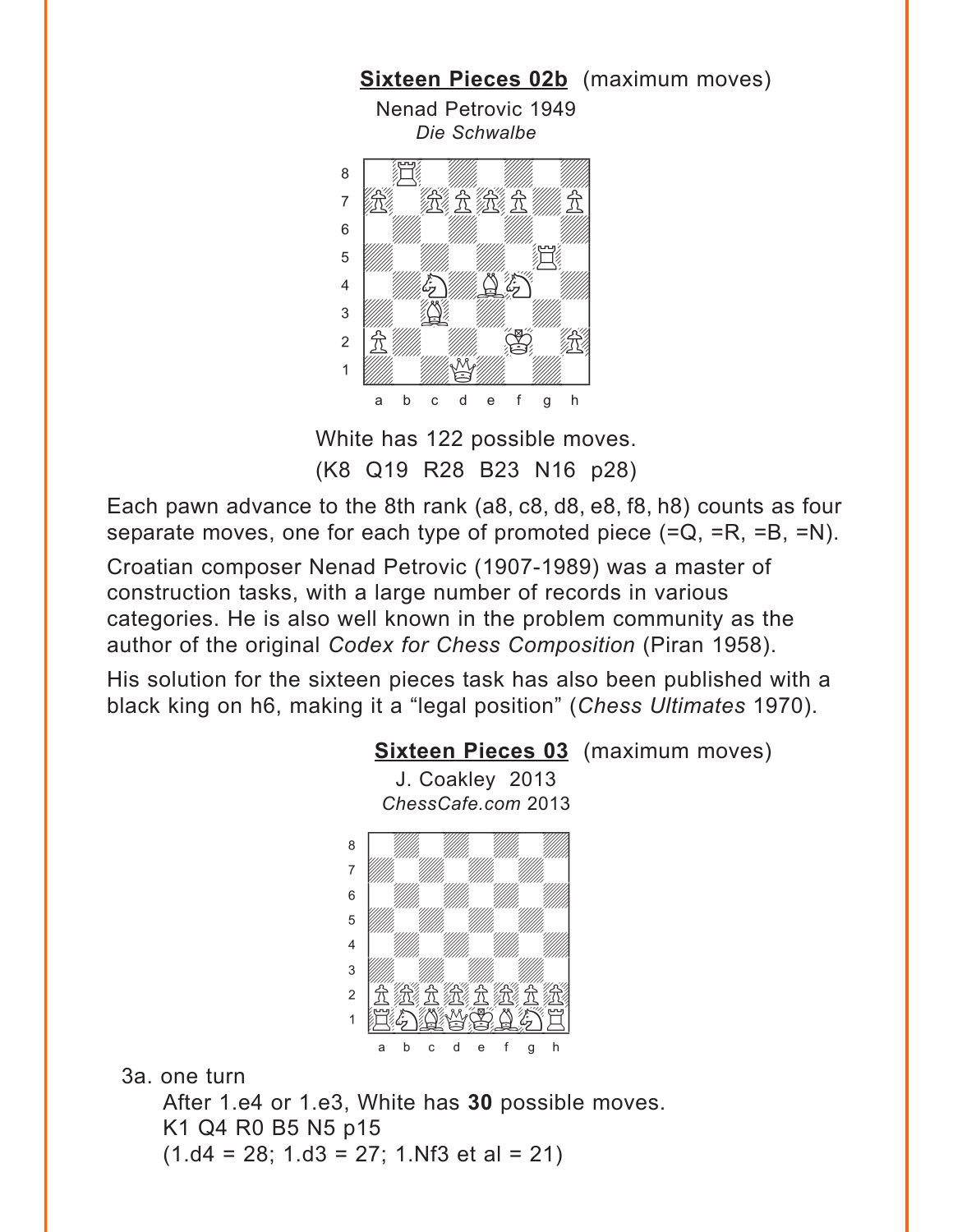```
3b. two turns
   1.e3 2.Qg4 47 possible moves 
   K2 Q21 R0 B5 N5 p14 
   (1.e4 2.Qh5 = 46;1.e4 2.d4 = 38)
3c. three turns
   1.e4 2.d4 3.Qh5 52 possible moves 
   K3 Q19 R0 B10 N6 p14 
   (1.e3 2.Qq4 3.Nc3 = 51;1.e3 2.Qq4 3.Bb5 = 503d. four turns
   1.e4 2.d4 3.Qh5 4.Bc4 57 possible moves 
   K4 Q19 R0 B15 N6 p13 
   (1.e3 2.Qh5 3.Nc3 4.Bc4 = 56;1.e4 2.d4 3.Qh5 4.Bf4 = 56)
3e. five turns
   1.e4 2.d4 3.Qh5 4.Bc4 5.Bf4 61 possible moves 
   K4 Q19 R0 B20 N6 p12 
   (1.e4 2.d4 3.Qh5 4.Bc4 5.Nc3 = 60;1.e4 2.d4 3.Qh5 4.Bc4 5.Nf3 = 57 including castling)
3f. six turns
   1.e4 2.d4 3.Qh5 4.Bc4 5.Bf4 6.Nc3 67 possible moves 
   K5 (includes castling) Q19 R3 B20 N9 p11 
   (1.e4 2.e5 3.e6 4.e7 5.e8=Q 6.Qq4 = 66);
    1.d4 2.d5 3.d6 4.d7 5.d8=Q 6.Qd5 = 65)
3g. seven turns
   1.d4 2.d5 3.d6 4.d7 5.d8=Q 6.e4 7.Qh5 
   72 possible moves 
   K3 Q40 R0 B10 N6 p13 
   Without a pawn promotion, the maximum is 69.
   (1.e4 2.d4 3.Qh5 4.Bc4 5.Bf4 6.Nc3 7.a4 = 69;
    1.e4 2.d4 3.Qh5 4.Bc4 5.Bf4 6.Nc3 7.a3 = 69;
    1.d4 2.Bf4 3.e3 4.Qh5 5.Bc4 6.Nc3 7.Bd6 = 69;
    1.e4 2.e5 3.e6 4.e7 5.e8=Q 6.Qh5 7.d4 = 69)
```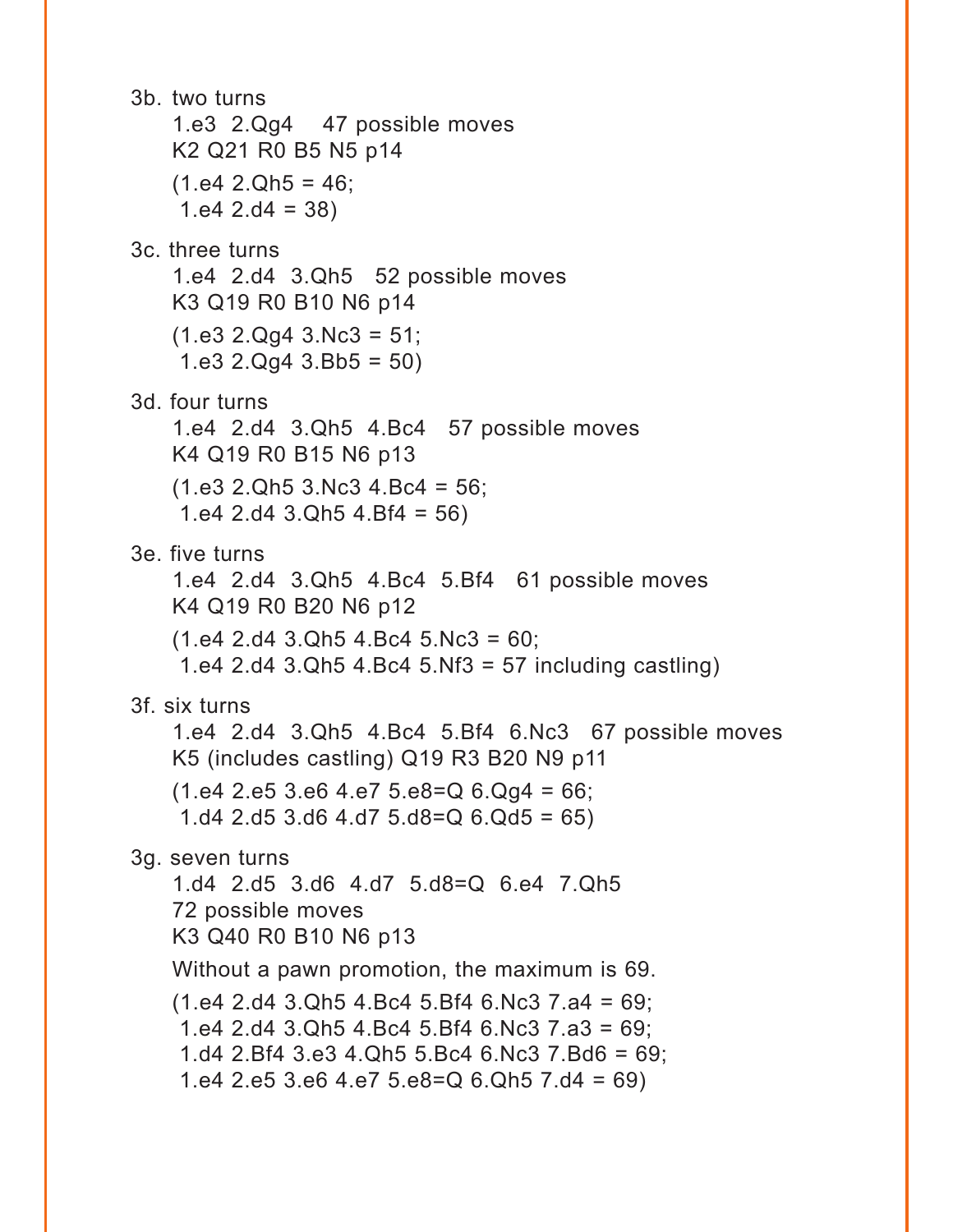3h. eight turns

1.d4 2.d5 3.d6 4.d7 5.d8=Q 6.e4 7.Qh5 8.Bc4 77 possible moves K4 Q40 R0 B15 N6 p12



Without a pawn promotion, the maximum is 73.

(1.d4 2.d5 3.d6 4.d7 5.d8=Q 6.e4 7.Qh5 8.Be3 = 76; 1.d4 2.d5 3.d6 4.d7 5.d8=Q 6.e4 7.Qh5 8.Nc3 = 74; 1.e4 2.d4 3.Qh5 4.Bc4 5.Bf4 6.Nc3 7.Nf3 8.Kd2 = 73; 1.e4 2.d4 3.Qh5 4.Bc4 5.Bf4 6.Nc3 7.Nf3 8.Ke2 = 73)

3i. Up, up, and away!

```
nine turns
```
1.d4 2.d5 3.d6 4.d7 5.d8=Q 6.e4 7.Qh5 8.Bc4 9.Be3 81 possible moves K4 Q40 R0 B19 N6 p12 (also 81 with 9.Bf4)

Without a pawn promotion, the maximum is 75.

(1.e4 2.d4 3.Qh5 4.Bc4 5.Bf4 6.Nc3 7.Nf3 8.Kd2 9.a4 = 75)

#### ten turns

1.d4 2.d5 3.d6 4.d7 5.d8=Q 6.e4 7.Qh5 8.Bc4 9.Be3 10.Nc3 87 possible moves K5 Q40 R3 B19 N9 p11  $(a$ lso 87 with 9.Bf4)

Without a pawn promotion, the maximum is 77.

(1.d4 2.Bf4 3.e3 4.Qh5 5.Bc4 6.Nc3 7.Bd6 8.Nf3 9.Kd2 10.a4  $= 77$ )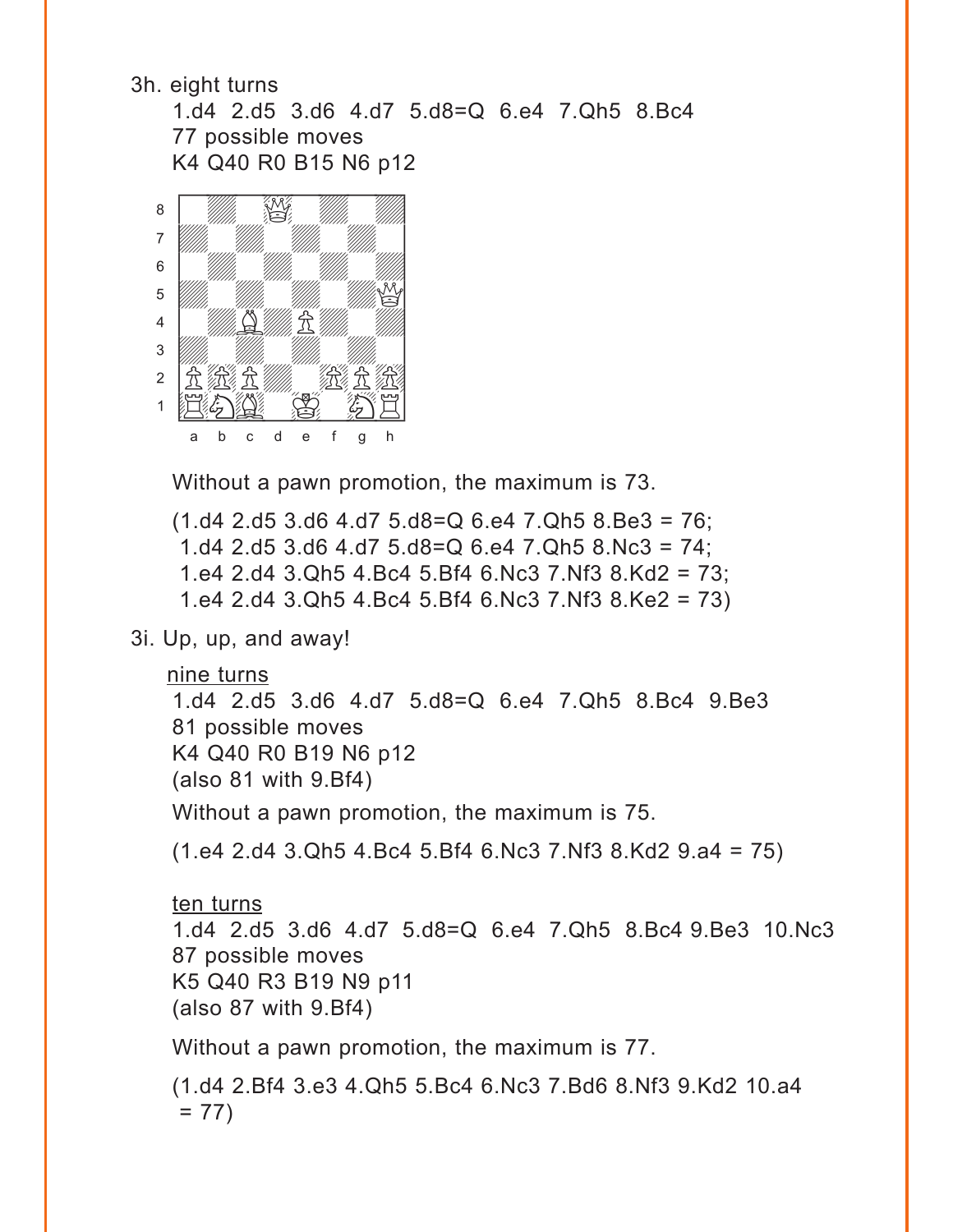eleven turns

1.d4 2.d5 3.d6 4.d7 5.d8=Q 6.e4 7.Qh5 8.Bc4 9.Be3 10.Nc3 11.Qd6 90 possible moves

K5 Q43 R3 B19 N9 p11

Without a pawn promotion, the maximum is 80.

(1.d4 2.Bf4 3.e3 4.Qh5 5.Bc4 6.Nc3 7.Bd6 8.Nf3 9.Kd2 10.Qe8  $11.Ng5 = 80$ 

twelve turns 1.d4 2.d5 3.d6 4.d7 5.d8=Q 6.e4 7.Qh5 8.Bc4 9.Be3 10.Nc3 11.Qd6 12.a4 92 possible moves K5 Q43 R5 B20 N9 p10

Without a pawn promotion, the maximum is 82.

(1.d4 2.Bf4 3.e3 4.Qh5 5.Bc4 6.Nc3 7.Bd6 8.Nf3 9.Kd2 10.Qe8  $11.Nq5 12.h4 = 82$ 

thirteen turns 1.d4 2.d5 3.d6 4.d7 5.d8=Q 6.e4 7.Qh5 8.a4 9.a5 10.a6 11.a7 12.a8=Q 13.Qd6 95 possible moves K3 Q59 R6 B10 N6 p11

Without a pawn promotion, the maximum is 84.

(1.d4 2.Bf4 3.e3 4.Qh5 5.Bc4 6.Nc3 7.Bd6 8.Nf3 9.Kd2 10.Qe8 11.Ng5 12.a4 13.a5 = 84)

fourteen turns

1.d4 2.d5 3.d6 4.d7 5.d8=Q 6.e4 7.Qh5 8.a4 9.a5 10.a6 11.a7 12.a8=Q 13.Qd6 14.Bc4 101 possible moves Hurray! K4 Q59 R6 B16 N6 p10

See diagram next page.

Without a pawn promotion, the maximum is 86.

(1.d4 2.Bf4 3.e3 4.Qh5 5.Bc4 6.Nc3 7.Bd6 8.Nf3 9.Kd2 10.Qe8 11.Ng5 12.a4 13.a5 14.h4 = 86)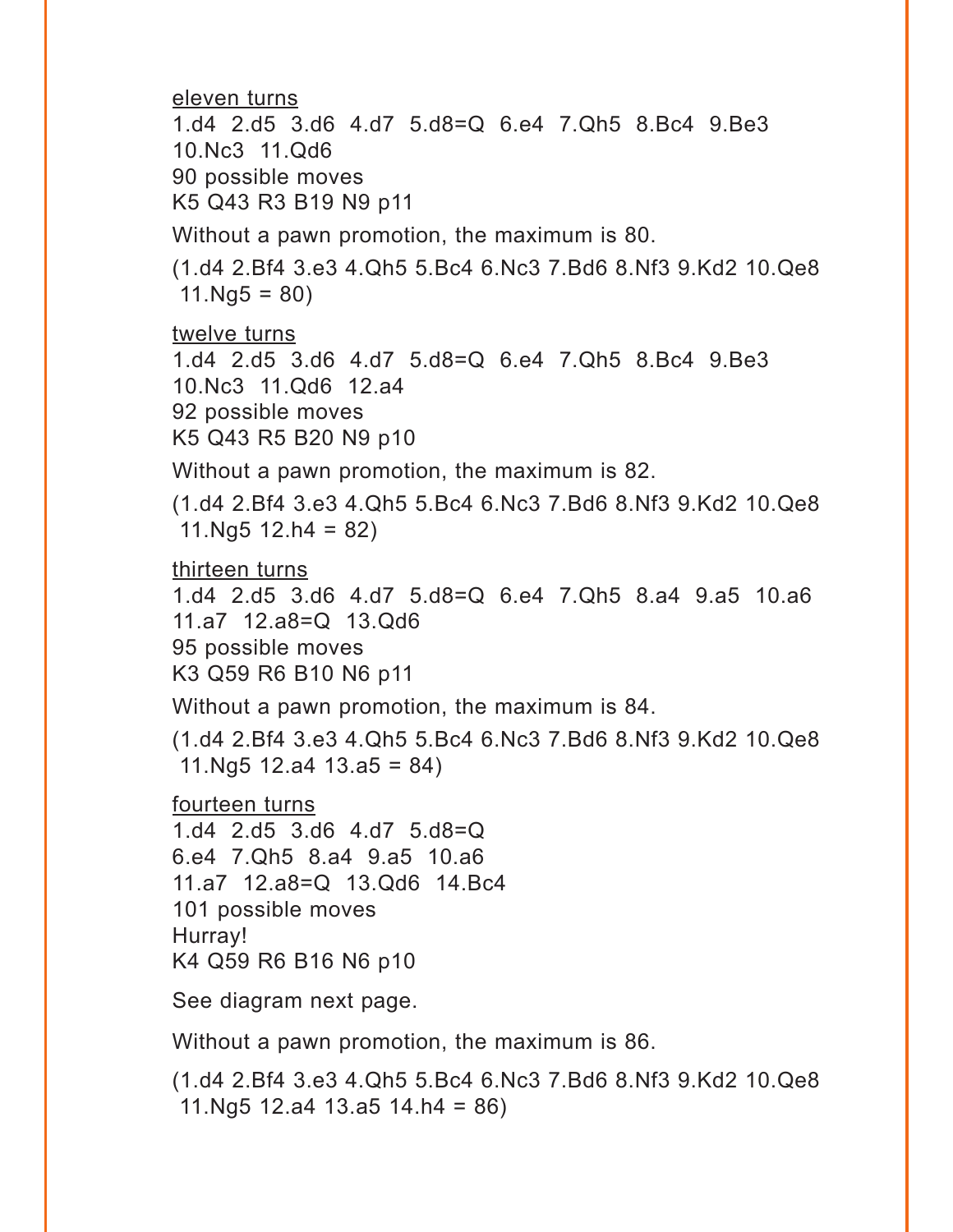| 8               |   |   |   |   |   |   |  |
|-----------------|---|---|---|---|---|---|--|
| 7               |   |   |   |   |   |   |  |
| $6\phantom{1}6$ |   |   |   |   |   |   |  |
| 5               |   |   |   |   |   |   |  |
| 4               |   |   |   |   |   |   |  |
| 3               |   |   |   |   |   |   |  |
| $\overline{2}$  |   |   |   |   |   |   |  |
| 1               |   |   |   |   |   |   |  |
|                 | a | b | с | е | g | h |  |

| <b>SIXTEEN PIECES</b>                       |                                                      |                                        |  |  |  |  |  |
|---------------------------------------------|------------------------------------------------------|----------------------------------------|--|--|--|--|--|
| <b>TURNS</b><br><b>FROM</b><br><b>ARRAY</b> | current records<br><b>MAXIMUM</b><br><b>POSSIBLE</b> | <b>WITH</b><br><b>MOVES PROMOTIONS</b> |  |  |  |  |  |
| 0                                           | 20                                                   |                                        |  |  |  |  |  |
| 1                                           | 30                                                   |                                        |  |  |  |  |  |
| $\overline{2}$                              | 47                                                   |                                        |  |  |  |  |  |
| 3                                           | 52                                                   |                                        |  |  |  |  |  |
| $\overline{4}$                              | 57                                                   |                                        |  |  |  |  |  |
| 5                                           | 61                                                   |                                        |  |  |  |  |  |
| 6                                           | 67                                                   |                                        |  |  |  |  |  |
| $\overline{7}$                              | 69                                                   | 72                                     |  |  |  |  |  |
| 8                                           | 73                                                   | 77                                     |  |  |  |  |  |
| 9                                           | 75                                                   | 81                                     |  |  |  |  |  |
| 10                                          | 77                                                   | 87                                     |  |  |  |  |  |
| 11                                          | 80                                                   | 90                                     |  |  |  |  |  |
| 12                                          | 82                                                   | 92                                     |  |  |  |  |  |
| 13                                          | 84                                                   | 95                                     |  |  |  |  |  |
| 14                                          | 86                                                   | 101                                    |  |  |  |  |  |

Continuing from the diagram above, 15.Be3 (105) 16.Nc3 (112) 17.Nf3 (113) 18.Ke2 (116) 19.Qb7 (118) 20.Qe8 (119) 21.h3 (121) 22.Ra5 (123) 23.Qg7 (124) 24.Rha1 (125) 25.Rf5 (127). End of the road.

Of course, with so many moves, making a fourth queen is sure to generate higher numbers. For example, 1.a4 ... 5.a8=Q ... 10.d8=Q ... 15.g8=Q 16.e4 17.Qh5 18.Qb7 19.Qd6 20.Ra5 is already up to 122.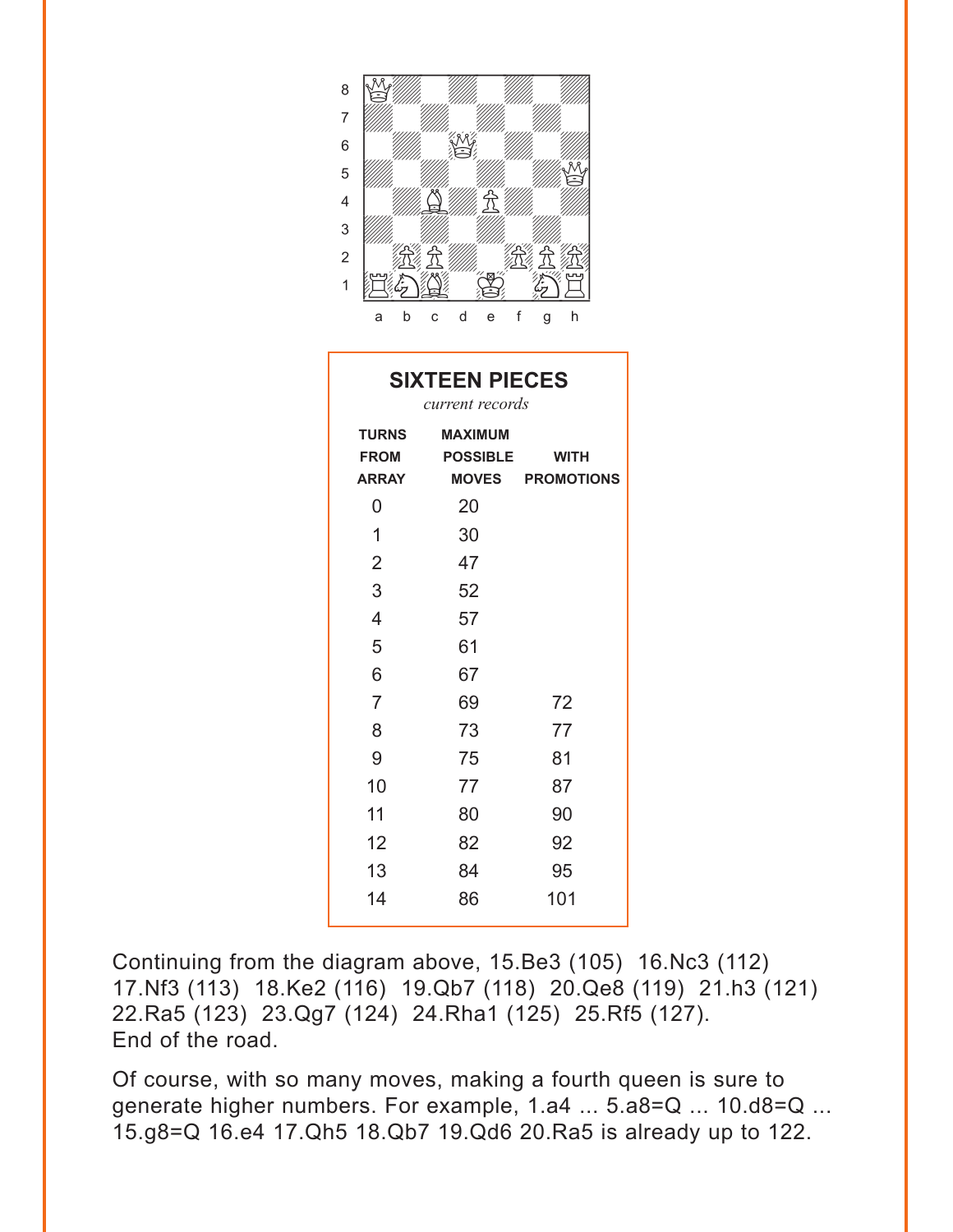#### **[Sixteen Pieces 04](#page-3-0)** (minimum moves)

J. Coakley 2013 *ChessCafe.com*

<span id="page-11-0"></span>[*After this column was originally published, improvements were found for parts 4c, 4d, and 4h. The new positions are included here.*

*Special thanks to Norwegian IM Geir Sune Tallaksen Østmoe who established records for 1 to 6 moves and provided essential ideas for further improvements.*]



**4a.** sixteen possible moves: 6 turns

1.a3 2.b3 3.f3 4.h3 5.Ra2 6.Rb2 K1 Q0 R2 B0 N1 p12

**4b.** fifteen possible moves: 8 turns



1.a3 2.b3 3.c3 4.f3 5.h3 6.Qc2 7.Qa2 8.Bb2 K2 Q0 R1 B1 N0 p11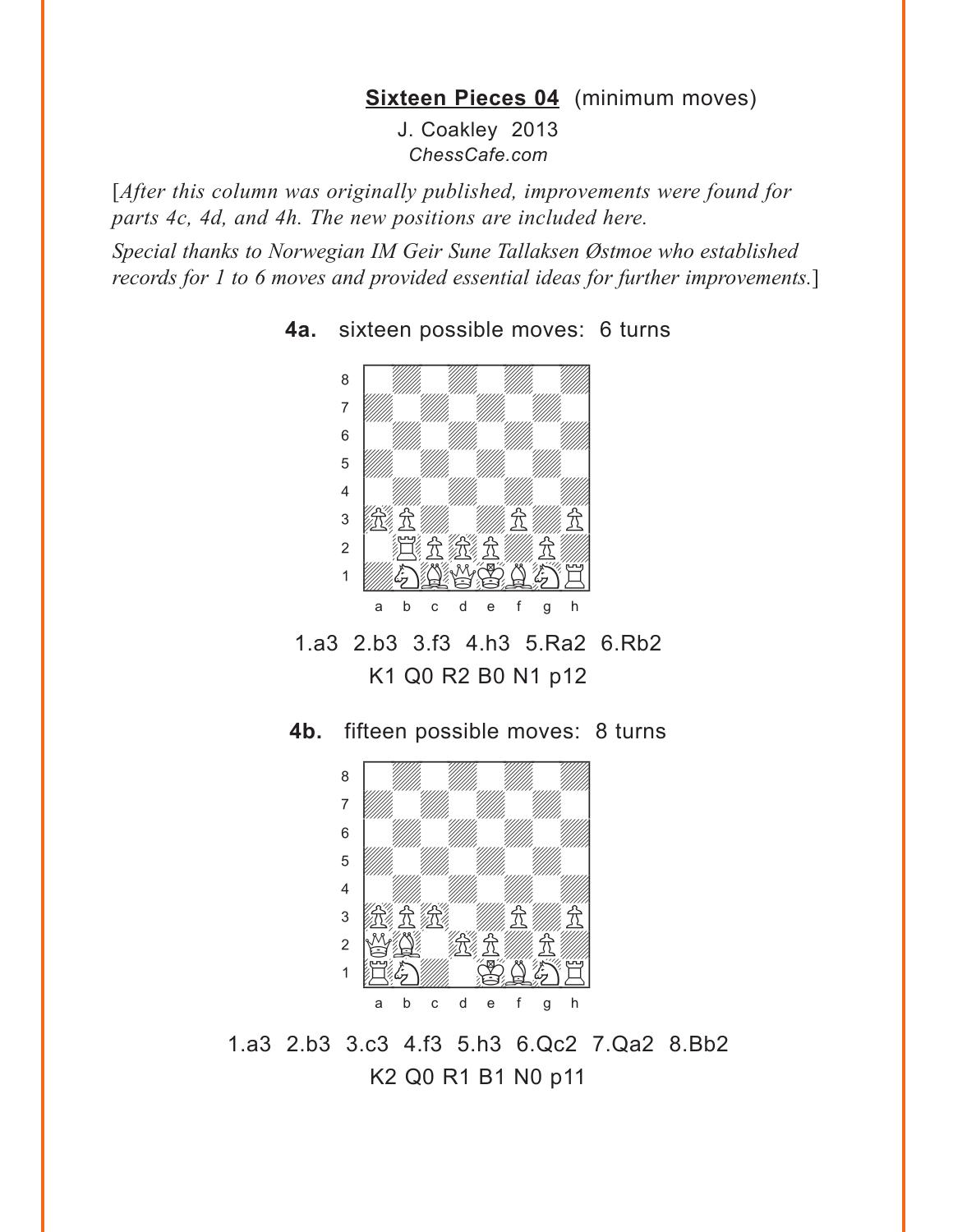**4c.** fourteen possible moves: 9 turns



1.a3 2.b3 3.c3 4.f3 5.Qc2 6.Qa2 7.Kd1 8.Kc2 9.Kb2 K1 Q0 R0 B0 N1 p12

This breaks the old mark by one turn. [*1.a3 2.c3 3.f3 4.g3 5.h3 6.Rh2 7.Rf2 8.Bg2 9.Kf1 10.Qe1*]

[*The improved solution for 4c was given anonymously on a forum at www.chess.com. Thanks to the reader who let me know about that post. I used the same idea to improve 4d.*]



**4d.** thirteen possible moves: 10 turns

1.a3 2.b3 3.c3 4.f3 5.h3 6.Qc2 7.Qa2 8.Kd1 9.Kc2 10.Kb2 (same as 4c with h3 added) K1 Q0 R1 B0 N0 p11 This breaks the old mark by one turn. [*1.a3 2.b3 3.c3 4.f3 5.h3 6.Qc2 7.Qa2 8.Bb2 9.Kf2 10.Kg3 11.Kh2*]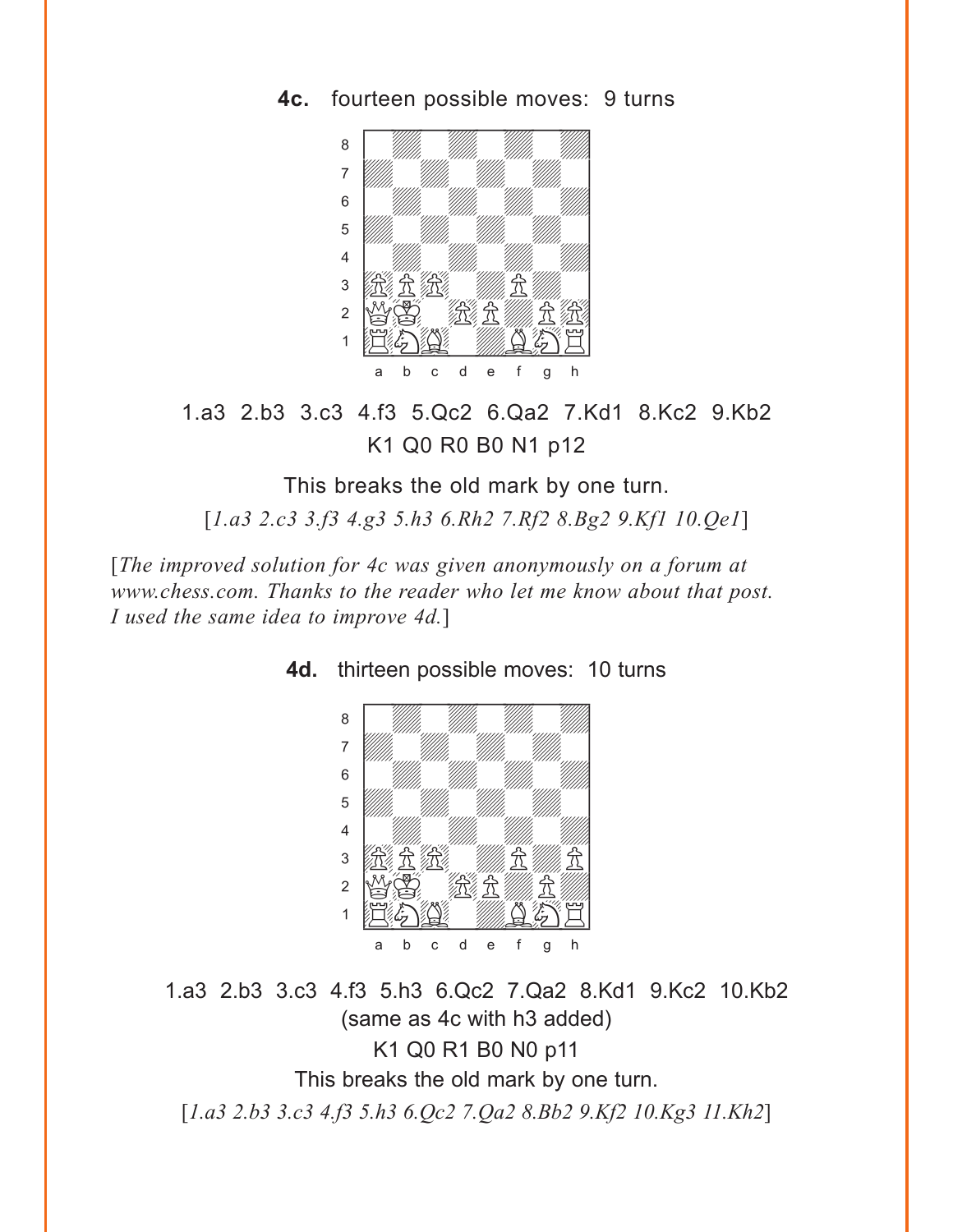**4e.** twelve possible moves: 13 turns



1.a3 2.b3 3.c3 4.f3 5.g3 6.h3 7.Qc2 8.Qa2 9.Bb2 9.Kf2 10.Kg2 11.Kh2 12.Bg2 K0 Q0 R0 B2 N0 p10 Another extension of the line in 4b.

**4f.** eleven possible moves: 17 turns



1.a3 2.b3 3.c3 4.d3 5.e3 6.g3 7.h3 8.Ra2 9.Rb2 10.Kd2 11.Kc2 12.Nf3 13.Ne1 14.f3 15.Rh2 16.Rd2 17.Be2 K0 Q0 R1 B1 N1 p8

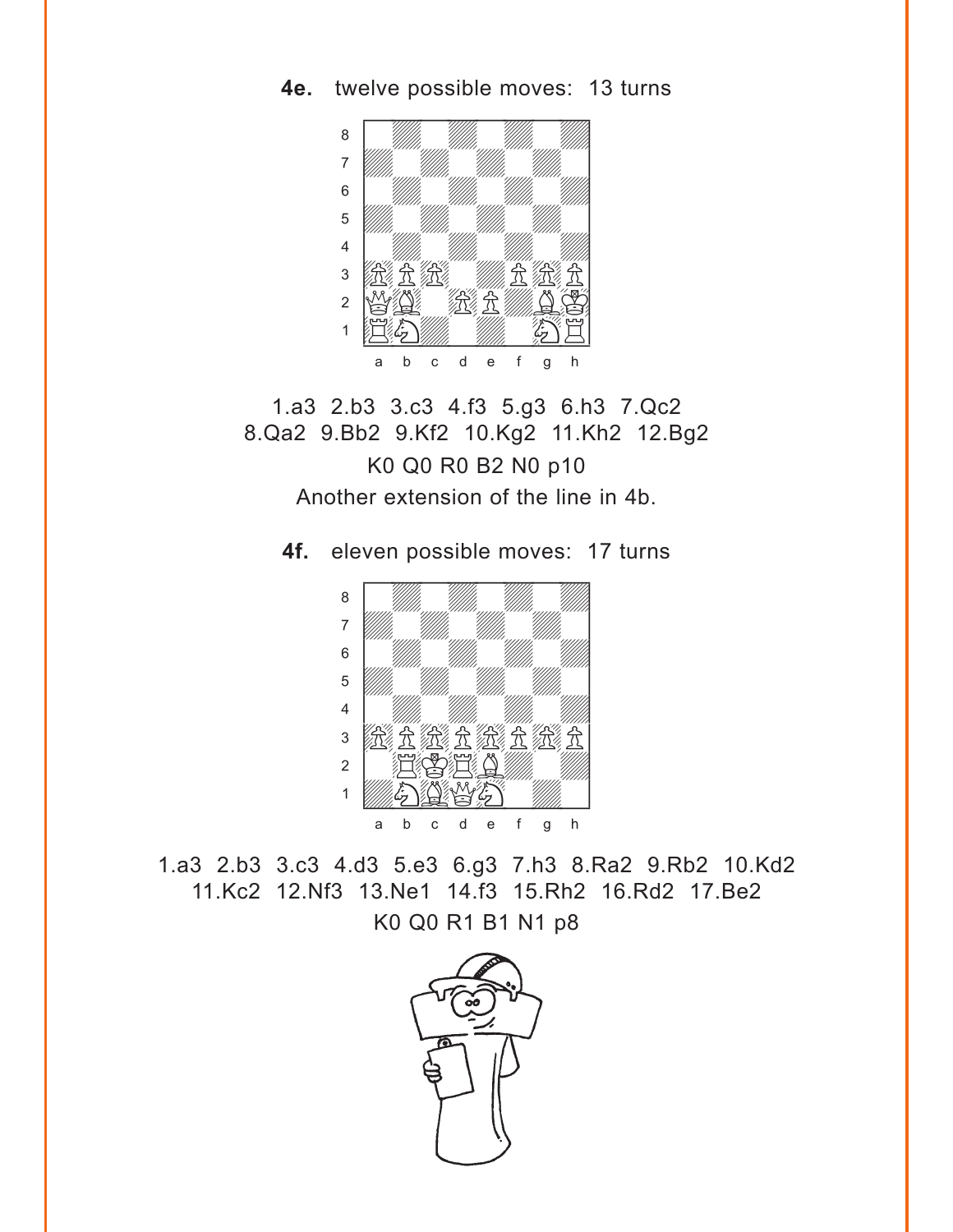**4g.** ten possible moves: 18 turns



## 1.b3 2.c3 3.d3 4.f3 5.h3 6.Bf4 7.Bh2 8.e3 9.g3 10.Na3 11.Nc2 12.a3 13.Qe2 14.Qg2 15.Kf2 16.Be2 17.Rf1 18.Ne1 K0 Q0 R0 B1 N1 p8

We're halfway down the rabbit hole. Hang on to your heads.

**4h.** nine possible moves: 20 turns



1.a3 2.b3 3.d3 4.f3 5.h3 6.Bf4 7.Bh2 8.e3 9.g3 10.Ne2 11.Rg1 12.Rg2 13.Ng1 14.Kf2 15.Be2 16.Qf1 17.Nc3 18.Re1 19.Nd1 20.c3 K0 Q0 R0 B0 N1 p8

Nine moves is a natural boundary for this puzzle. The only way to go further down is to somehow reduce the mobility of the eight pawns. That requires a new approach.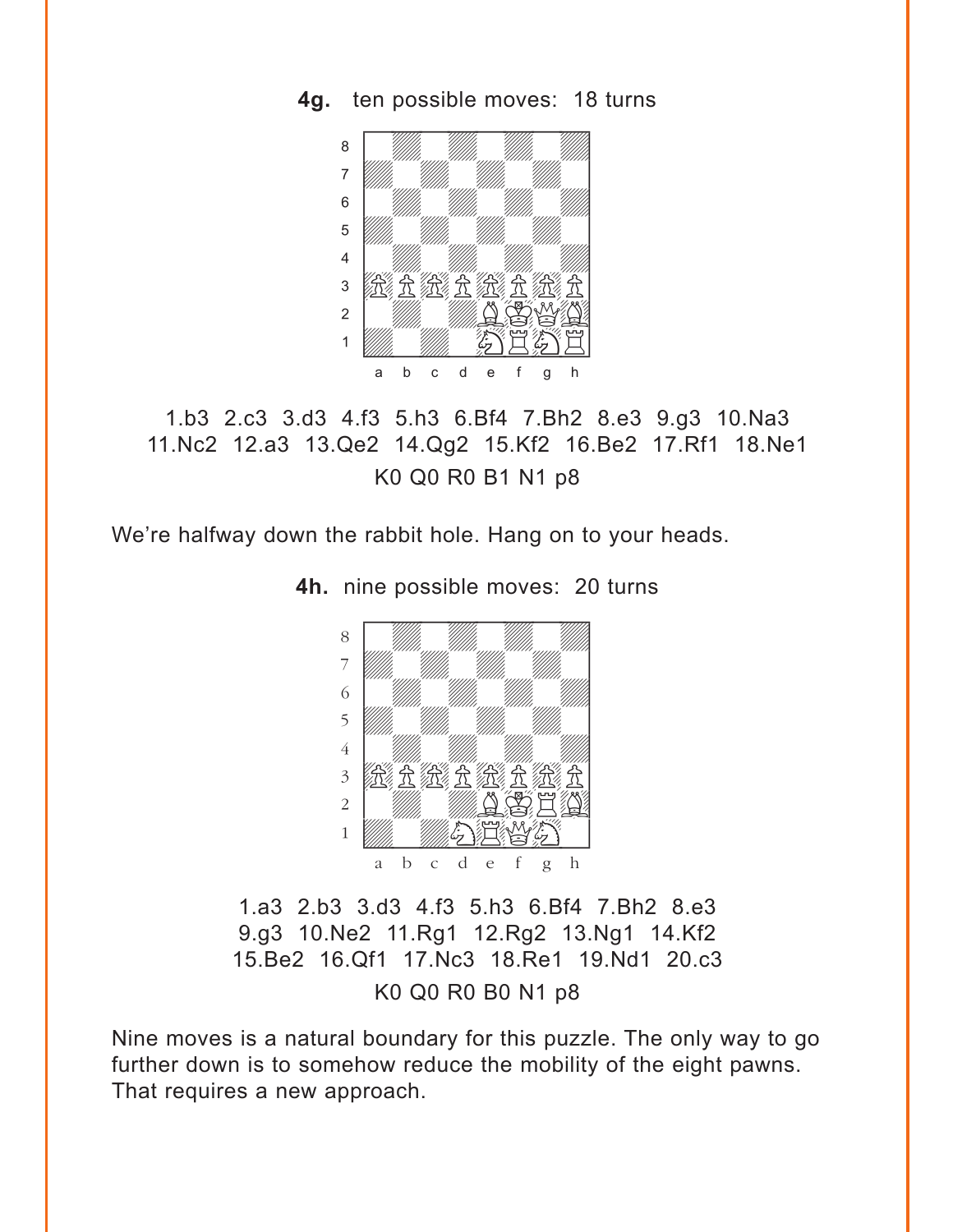eight possible moves: 31 turns



1.a4 2.a5 3.a6 4.a7 5.a8=B 6.g4 7.g5 8.g6 9.g7 10.g8=R 11.d3 12.e3 13.Qe2 14.Nc3 15.Nd1 16.c3 17.Bd2 18.Rc1 19.Rc2 20.Bc1 21.Kd2 22.Nf3 23.Ne1 24.Bh3 25.Rf1 26.Bh1 27.f3 28.Rg2 29.Rgf2 30.B3g2 31.h3

K0 Q0 R1 B0 N0 p7

Perhaps you already noticed that a bishop on f1 instead of a rook would eliminate another possible move. It takes one additional turn to accomplish.

seven possible moves: 32 turns



Except for promoting to a bishop on move 10, the first 23 turns are the same as above. 1.a4 2.a5 3.a6 4.a7 5.a8=B 6.g4 7.g5 8.g6 9.g7 10.g8=B 11.d3 12.e3 13.Qe2 14.Nc3 15.Nd1 16.c3 17.Bd2 18.Rc1 19.Rc2 20.Bc1 21.Kd2 22.Nf3 23.Ne1 Then we diverge. 24.Rg1 25.Bh1 26.Rg2 27.f3 28.Rf2 29.Be6 30.Beh3 31.B3g2 32.h3 K0 Q0 R0 B0 N0 p7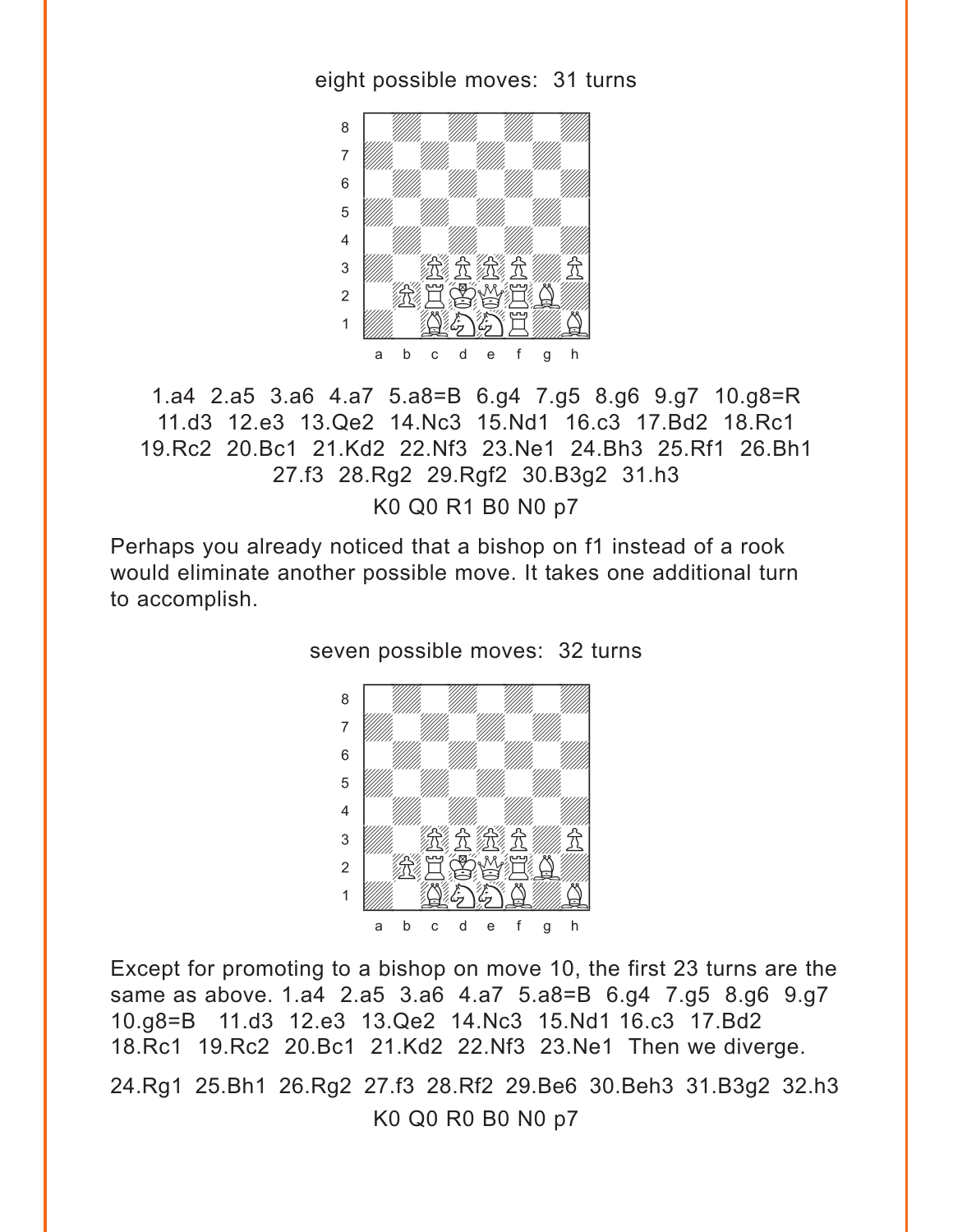six possible moves: 45 turns Geir Sune Tallaksen Østmoe 2013 *ChessCafe.com*



1.a4 2.Ra3 3.Rb3 4.Rb7 5.h4 6.Rh3 7.Rg3 8.Rg7 9.e4 10.d4 11.e5 12.Qh5 13.Qe8 14.Bd3 15.Bh7 16.Bg5 17.Bd8 18.Nf3 19.Ng5 20.Ne6 21.Nf8 22.Nc3 23.Nd5 24.Ne7 25.Ng8 26.Ke2 27.Ke3 28.Kf4 29.Kf6 30.Kf7 31.Re7 32.b4 33.b5 34.b6 35.d5 36.d6 37.d7 38.e6 39.f4 40.f5 41.f6 42.g4 43.g5 44.g6 45.c4

K0 Q0 R0 B1 N1 p4

This breaks the old mark by one turn. More significantly, it shows that reducing the number of possible moves to six is faster at the top of the board than at the bottom.

*Here is the original solution. 46 turns.*



*1.a4 2.a5 3.a6 4.a7 5.a8=B 6.b4 7.b5 8.b6 9.b7 10.b8=B 11.c4 12.c5 13.c6 14.c7 15.c8=R 16.Bb2 17.Bf6 18.Bh4 19.g4 20.g5 21.h3 22.Nf3 23.Nh2 24.Rg1 25.Rg4 26.Bh1 27.Bbg3 28.f4 29.Nc3 30.Nd5 31.Ne3 32.Ng2 33.Kf2 34.Kg1 35.Qb3 36.Bf2 37.Qg3 38.Rc3 39.Rf3 40.e3 41.Re1 42.Re2 43.Be1 44.Qf2 45.Bg3 46.h4 K0 Q0 R0 B0 N0 p6*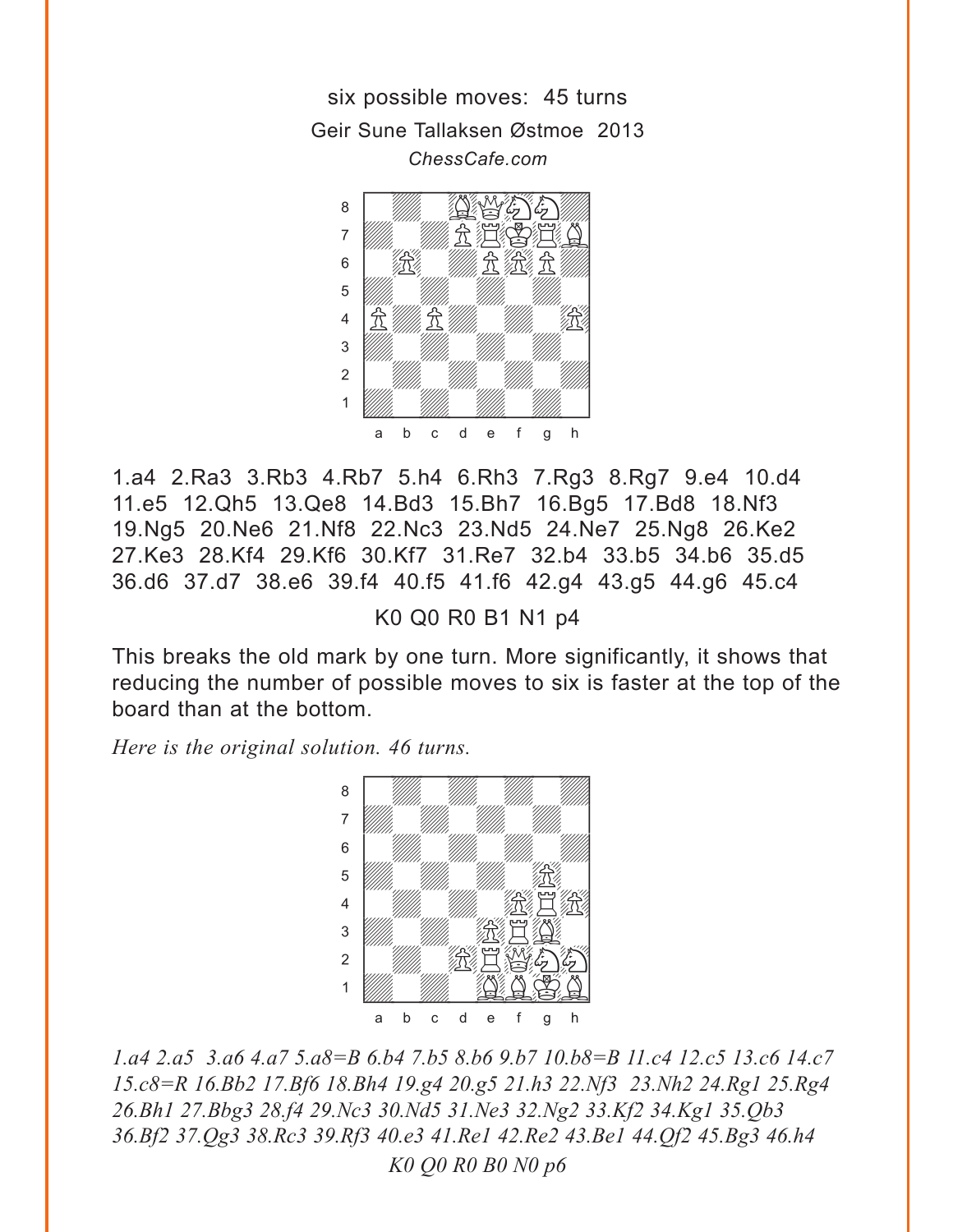[*As first published, the column now proceeded to* two possible moves*. That solution remains below. But with major assistance from Geir Sune, positions for* five, four, and three possible moves *have since been created and appear on the following two pages. They were originally given in column 39.*]

I don't know about you, but I'm tired of going one step at a time. Let's accelerate our descent and look at a simple way to reduce the number of possible moves to two.



two possible moves: 59 turns

This upside down world takes 59 turns to achieve.

1.a4 2.Ra3 3.Rb3 4.Rb8 5.h4 6.Rh3 7.Rg3 8.Rg8 9.Nc3 10.Nd5 11.Nb6 12.Na8 13.Nf3 14.Ne5 15.Ng6 16.Nh8 17.e4 18.d4 19.Ba6 20.Bc8 21.Bh6 22.Bf8 23.Qh5 24.Qe8 25.Ke2 26.Ke3 27.Kf4 28.Ke5 29.Ke6 30.Ke7 31.Kd8 Time now for the ultimate pawn avalanche. 32.a5 33.a6 34.a7 35.b4 36.b5 37.b6 38.b7 39.c4 40.c5 41.c6 42.c7 43.d5 44.d6 45.d7 46.e5 47.e6 48.e7 49.f4 50.f5 51.f6 52.f7 53.g4 54.g5 55.g6 56.h5 At this point there are five possible moves. 57.h6 Now four. 58.g7 Three. 59.h7 Two. K0 Q0 R0 B0 N2 p0

Probably there are quicker routes to positions with two to five possible moves. But the real question is: Can we get down to the number one? And the answer is yes, with the help of a rook promotion. Once again, 59 turns are required.

[*New records for* two and one possible moves *are given on pages 20-21.*]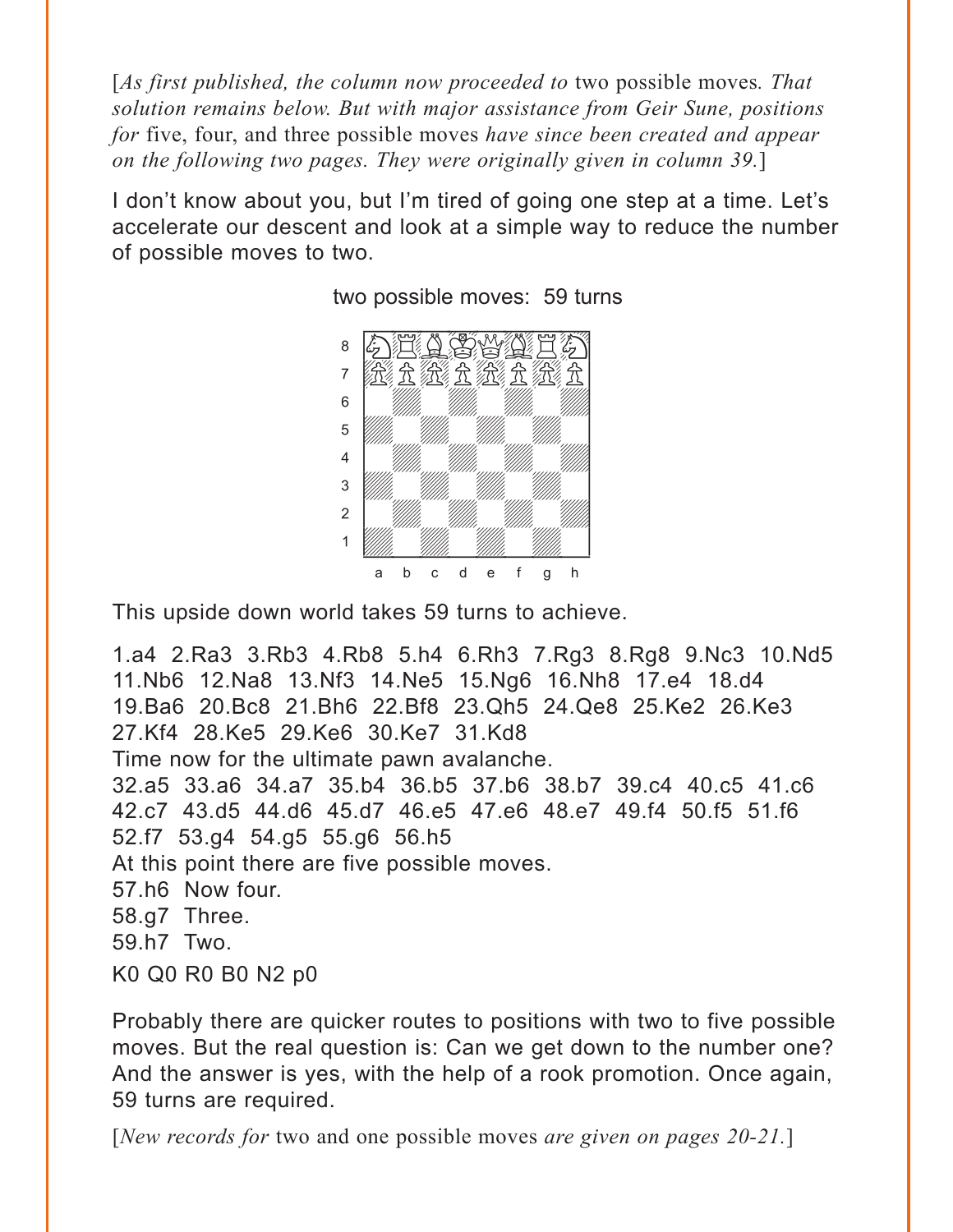five possible moves: 46 turns Geir Sune Tallaksen Østmoe 2013 *ChessCafe.com*



Same as above with 45.h5 46.h6 instead of 45.c4. K0 Q0 R0 B1 N0 p4 This breaks the old mark by ten turns.

> four possible moves: 47 turns Geir Sune Tallaksen Østmoe 2013 *ChessCafe.com*



Same as above with final moves 45.h5 46.h6 47.c4. K0 Q0 R0 B1 N0 p3

This also breaks the old mark by ten turns.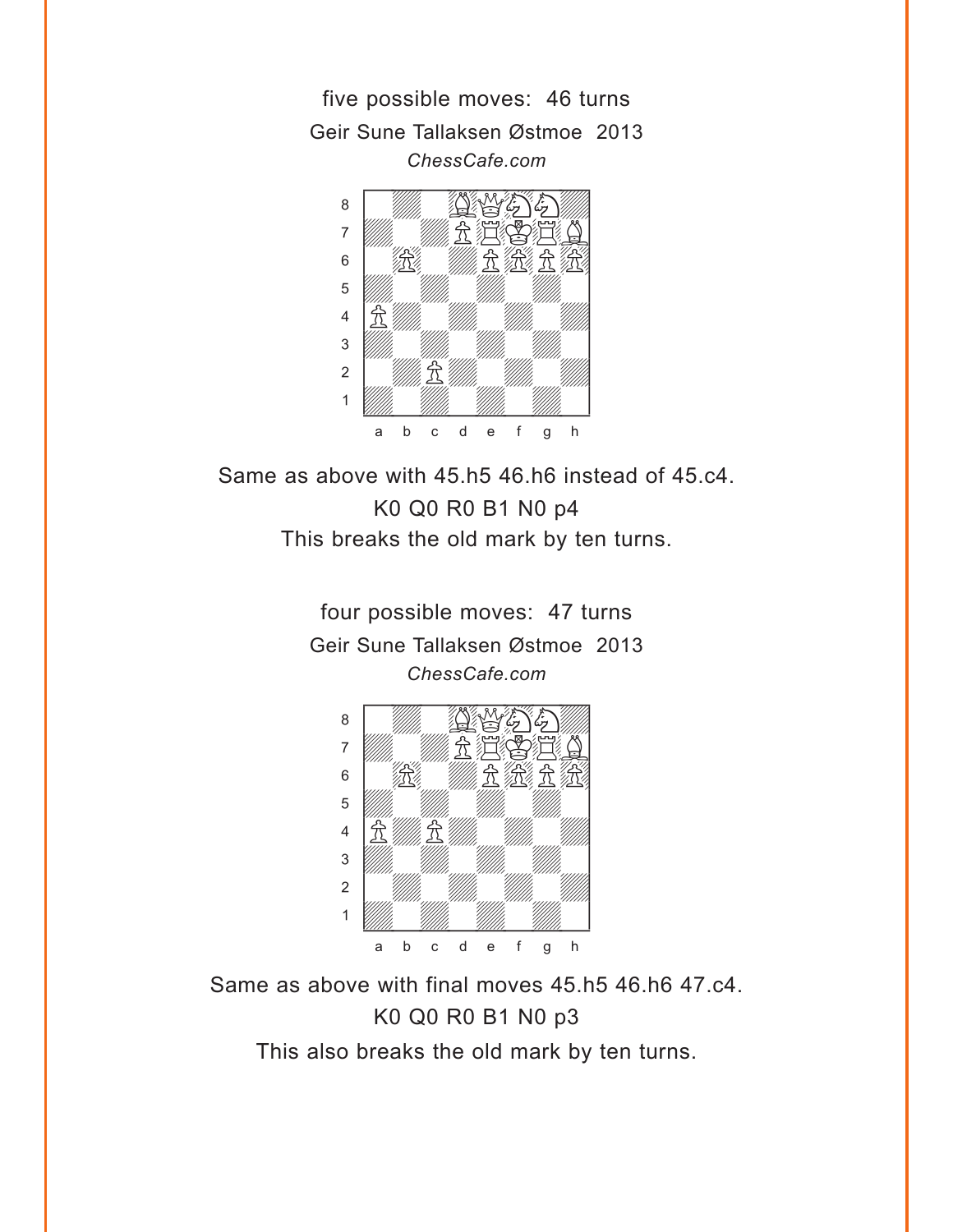



1.a4 2.a5 3.a6 4.a7 5.a8=B 6.e4 7.d4 8.Bb5 9.Be8 10.Bh6 11.Bf8 12.Nc3 13.Nd5 14.Nf6 15.Ng8 16.Nf3 17.Ng5 18.Nh7 19.Qh5 20.Qf7 21.Ke2 22.Ke3 23.Kf4 24.Kg5 25.Kh6 26.Ra7 27.Re7 28.h4 29.Rh3 30.Rg3 31.Rg7 32.d5 33.d6 34.d7 35.d8=R 36.Rd6 37.Rg6 38.Bac6 39.Bd7 40.b4 41.c4 42.c5 43.c6 44.e5 45.e6 46.f4 47.f5 48.f6 49.g4 50.g5 51.h5 K0 Q0 R0 B1 N0 p2 This breaks the old mark by seven turns.

> two possible moves: 53 turns J. Coakley & Geir Sune Tallaksen Østmoe 2013 *ChessCafe.com* w\_\_\_\_\_\_\_\_w



1.a4 2.a5 3.a6 4.a7 5.a8=R 6.Rf8 7.Nc3 8.Nd5 9.Nf6 10.Ng8 11.Nf3 12.Ng5 13.Nh7 14.e4 15.d4 16.Bb5 17.Be8 18.Bg5 19.Bd8 20.Qh5 21.Qf7 22.Ke2 23.Ke3 24.Kf4 25.Kg5 26.Kh6 27.Ra7 28.Re7 29.h4 30.Rh3 31.Rg3 32.Rg7 33.c4 34.c5 35.c6 36.c7 37.c8=R 38.Rc6 39.Rg6 40.b4 41.b5 42.b6 43.d5 44.d6 45.d7 46.e5 47.e6 48.f4 49.f5 50.f6 51.g4 52.g5 53.h5 K0 Q0 R0 B1 N0 p1 This breaks the old mark by six turns.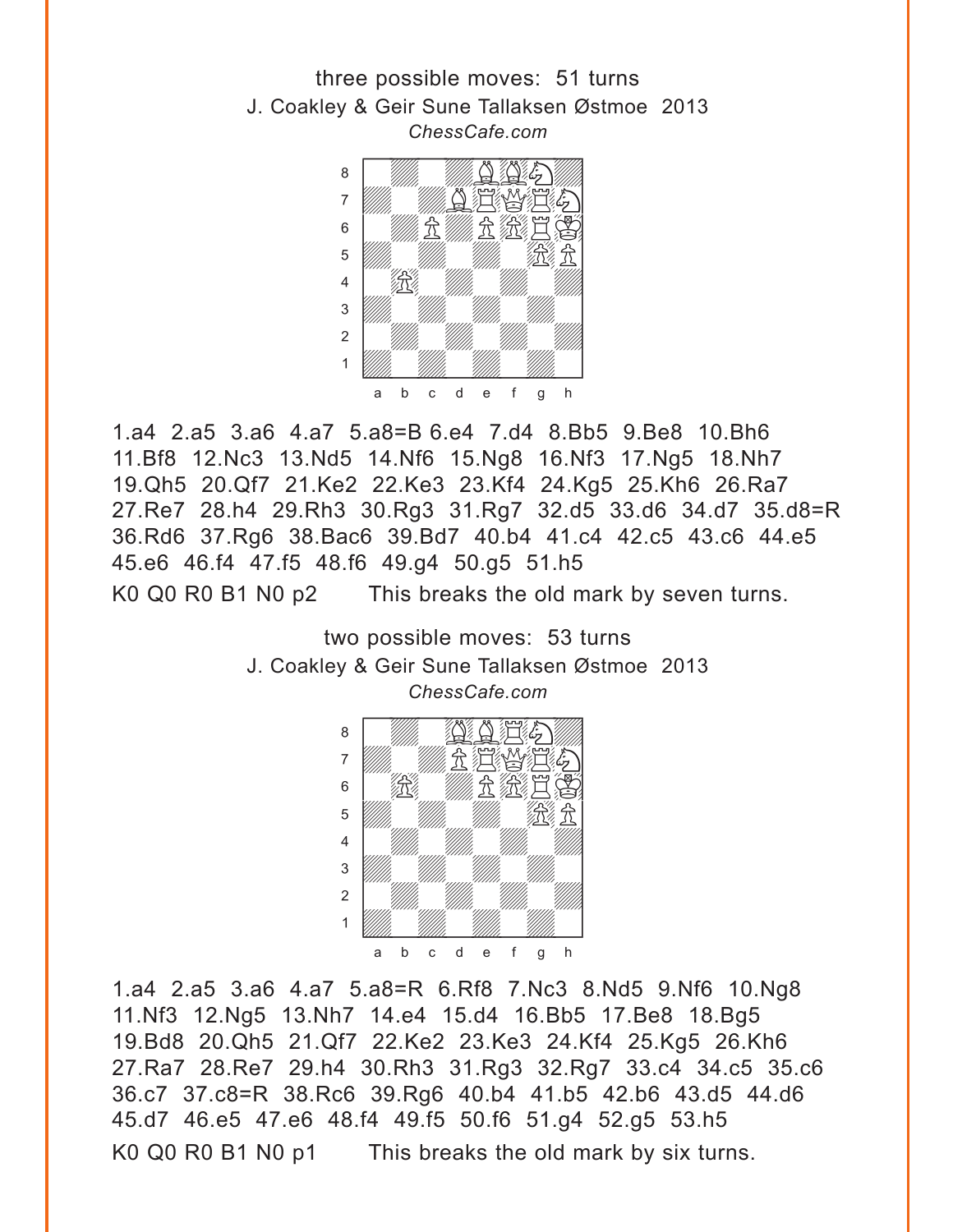one possible move: 56 turns J. Coakley & Geir Sune Tallaksen Østmoe 2013 *Chesscafe.com*



1.a4 2.a5 3.a6 4.a7 5.a8=R 6.Rc8 7.Nc3 8.Nd5 9.Nf6 10.Ng8 11.Nf3 12.Ng5 13.Nh7 14.Nf8 15.e4 16.d4 17.e5 18.Bd3 19.Bh7 20.Bg5 21.Bd8 22.Qh5 23.Qe8 24.Ke2 25.Ke3 26.Ke4 27.Kf5 28.Kf6 29.Kf7 30.Ra7 31.Re7 32.h4 33.Rh3 34.Rg3 35.Rg7 36.b4 37.b5 38.b6 39.b7 40.b8=B 41.c4 42.c5 43.c6 44.c7 45.d5 46.d6 47.d7 48.e6 49.f4 50.f5 51.f6 52.g4 53.g5 54.g6 55.h5 56.h6 K0 Q0 R0 B1 N0 p0 This breaks the old mark by four turns.



*The old 59 mover.*

*1.a4 2.a5 3.a6 4.a7 5.a8=R 6.Rb8 7.Nc3 8.Nb5 9.Nd4 10.Ne6 11.Nf8 12.Nf3 13.Ne5 14.Ng6 15.Nh8 16.e4 17.d4 18.Ba6 19.Bc8 20.Bg5 21.Bd8 22.Qg4 23.Qg8 24.Ke2 25.Ke3 26.Kf4 27.Ke5 28.Ke6 29.Ke7 30.Ke8 31.Ra7 32.Rg7 33.h4 34.h5 35.h6 36.Rh5 37.Re5 38.Ree7 And here come the pawns. 39.b4 40.b5 41.b6 42.b7 43.c4 44.c5 45.c6 46.c7 47.d5 48.d6 49.d7 50.e5 51.e6 52.f4 53.f5 54.f6 55.f7 56.g4 57.g5 58.g6 59.h7*  K0 Q0 R1 B0 N0 p0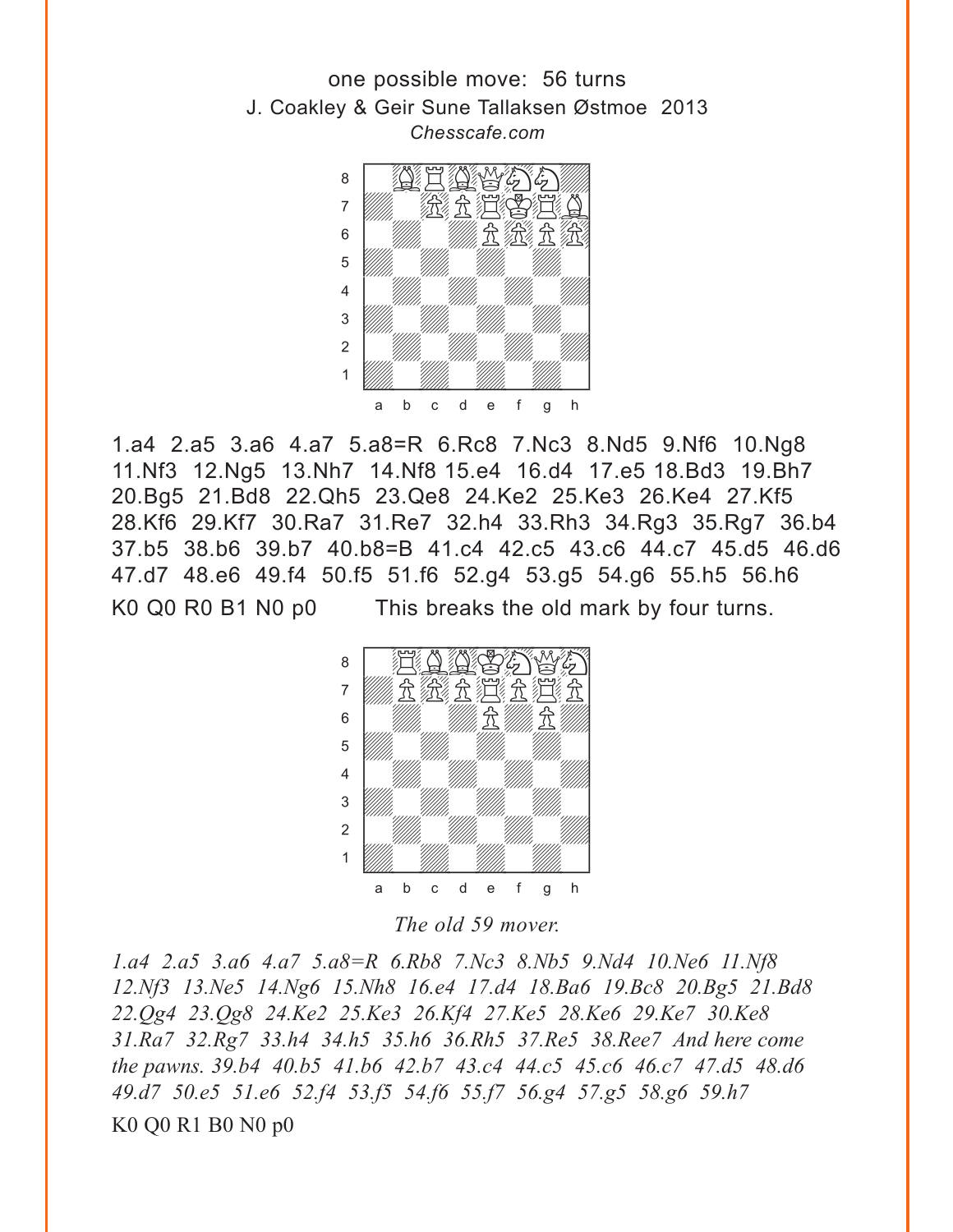**4i.** Is zero possible? If it is, I couldn't find it.

The *sixteen pieces series self-stalemate* may be impossible. The following position looks like a solution, but unfortunately there is no dark-square bishop.



White is also stalemated in the diagram below, but it would require two pawn captures, and there are no black pieces in this puzzle to take.



Well, we've finally bottomed out.

Next month there will be another *sixteen pieces* column with new puzzles. I will also update the "record tables" then if any kind readers send in their improvements. Thanks.

*See next page for the minimalist table.*